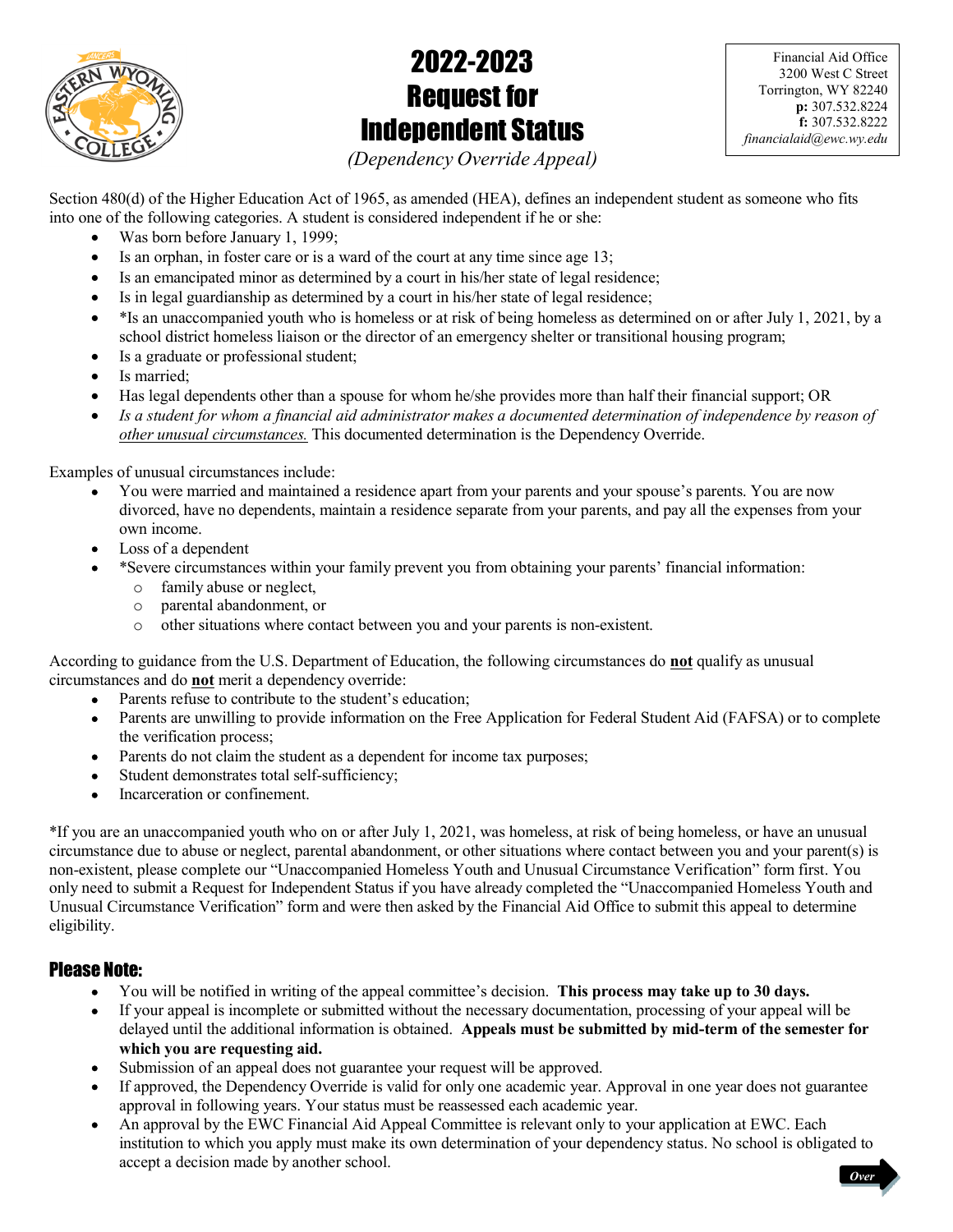## REQUIRED DOCUMENTATION

In addition to completing this form and providing all situation-specific supporting documentation (listed in Section B: Reason for Submitting Appeal), ALL APPEALS MUST INCLUDE the following documentation:

- Signed copy of your 2020 Federal Income Tax Return and W-2 forms if selected for verification or otherwise requested by the Financial Aid Office. If you were not employed, include an explanation of how your living expenses were covered in your statement (Section D). You may also need to provide an official IRS Tax Transcript or Verification of Nonfiling Letter.
- Documentation of your current year income to date from all income sources.
- A copy of your current lease agreement, mortgage statement or rent receipt. If you do not have a lease or mortgage in your name, include an explanation of your current living situation in your statement (Section D).
- $\Box$  Court or other official documentation of your status (e.g., guardianship, HHS documentation).
- $\Box$  A signed statement from your guardian (if applicable) detailing your circumstances.
- $\Box$  MUST INCLUDE: A signed statement from a third party who is knowledgeable of your family situation and can verify the reason you are unable to provide your parents' information. This third party should be someone unrelated to you. The statement should be on letterhead and should list the person's relationship to you and a contact number. Appropriate third-party statements are from clergy, school counselors, teachers, or similar professionals.

# A: STUDENT INFORMATION

| Last Name                                  | First Name | M.I. | EWC Student ID Number            | Social Security Number (last four digits) |
|--------------------------------------------|------------|------|----------------------------------|-------------------------------------------|
| Mailing Address (include apartment number) |            |      | E-mail Address                   |                                           |
| City, ST, Zip                              |            |      | Phone Number (include area code) |                                           |

## B: REASON FOR SUBMITTING APPEAL

 A. You were married and maintained a residence apart from your parents and your spouse's parents. You are now divorced, have no dependents, maintain a residence separate from your parents, and pay all the expenses from your own income.

#### In addition to the above required documentation, you must submit:

- o Proof of divorce.
- o Copies of utility or other bills in your own name.

**B.** Loss of a dependent.

#### In addition to the above required documentation, you must submit:

o Documentation of loss of dependent.

 $\Box$  C. Severe circumstances within your family prevent you from obtaining your parents' financial information.

Please note: If you are an unaccompanied youth who on or after July 1, 2020, was homeless, at risk of being homeless, or have an unusual circumstance due to abuse or neglect, parental abandonment, or other situations where contact between you and your parent(s) is non-existent, please complete our "Unaccompanied Homeless Youth and Unusual Circumstance Verification" form first. You only need to submit a Request for Independent Status if you have already completed the "Unaccompanied Homeless Youth and Unusual Circumstance Verification" form and were then asked by the Financial Aid Office to submit this appeal to determine eligibility.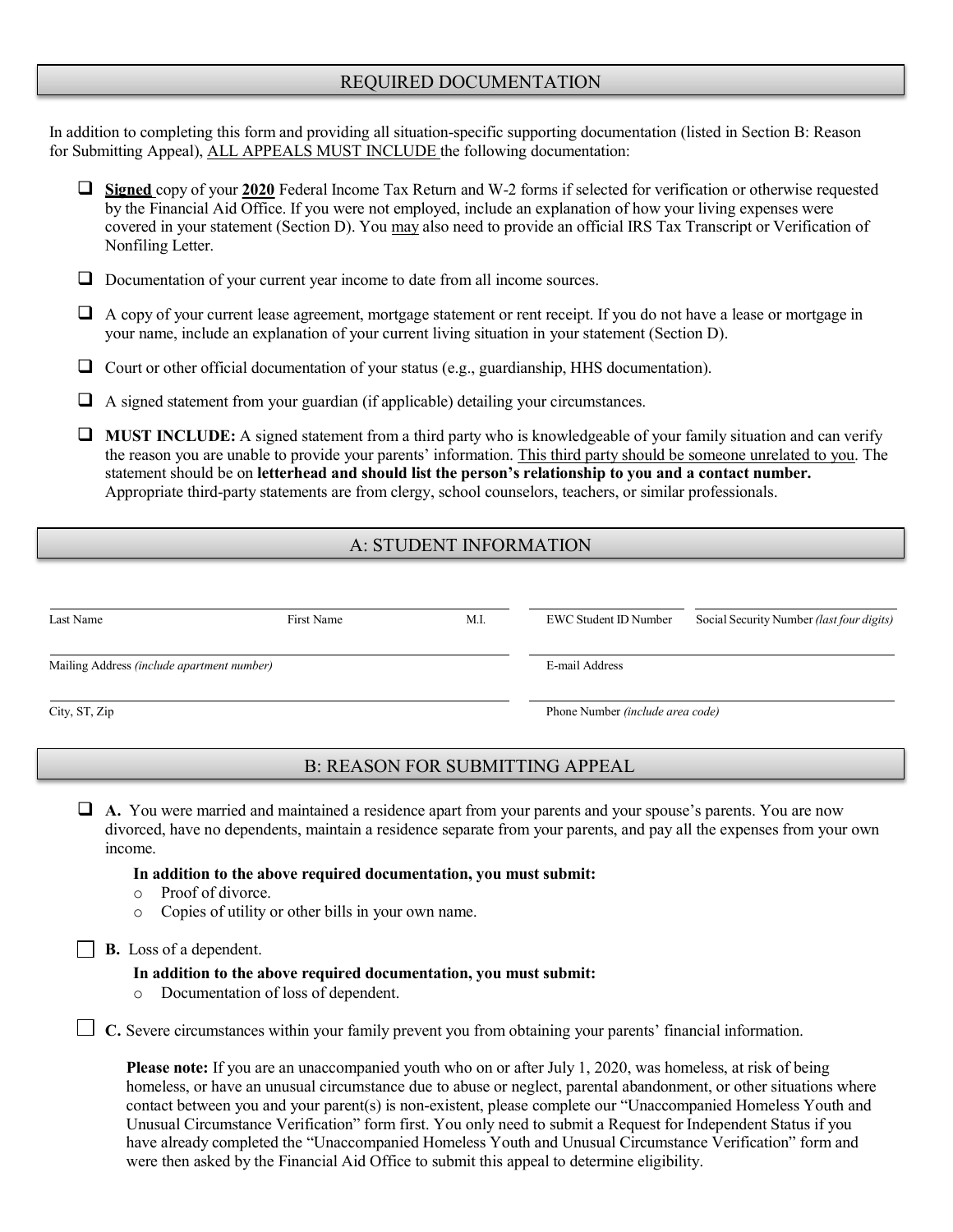# C: EXPLANATION OF SPECIAL CIRCUMSTANCES

| How long have you lived at your current address?                                                     | Years         |                   | Months                                                                                                            |
|------------------------------------------------------------------------------------------------------|---------------|-------------------|-------------------------------------------------------------------------------------------------------------------|
| Is the lease or mortgage in your name?                                                               |               |                   |                                                                                                                   |
| (attach a copy of your lease or mortgage)<br>Yes                                                     |               |                   |                                                                                                                   |
| No<br>mortgage in your name, attach a statement explaining your current living situation)            |               |                   | (attach a copy of your current lease agreement, mortgage statement or rent receipt. If you do not have a lease or |
| Parent 1 name                                                                                        |               |                   | Parent 2 name                                                                                                     |
|                                                                                                      |               |                   |                                                                                                                   |
|                                                                                                      |               |                   | City, State, Zip                                                                                                  |
| Do you live with your parent(s) during school breaks?                                                | $\Box$ Yes    | $\Box$ No         |                                                                                                                   |
| When did your parent(s) last provide any monetary support for you? $\Box$                            |               |                   |                                                                                                                   |
|                                                                                                      |               |                   |                                                                                                                   |
|                                                                                                      |               |                   |                                                                                                                   |
| Are you covered by your parent(s) medical insurance?                                                 | $\Box$ Yes    | No                |                                                                                                                   |
| Are you covered by your parent(s) car insurance?                                                     | $\bigcap$ Yes | $\Box$ No         |                                                                                                                   |
| Do you have your own medical and/or car insurance?<br>If yes, attach a copy of your current policies | $\Box$ Yes    | $\Box$ No         |                                                                                                                   |
| Do you own your own vehicle?<br>If yes, attach a copy of your title, registration, and loan          | Yes           | $\Box$ No         |                                                                                                                   |
| Are all utilities (electricity, gas, phone) in your name?                                            | Yes           | $\blacksquare$ No |                                                                                                                   |

Cash support from people other than your parents (includes amounts paid by others for bills in your name).

| Purpose (e.g., cash, rent, books,<br>cell phone bill, car insurance, etc.) | Source of payment | <b>Total amount</b><br>received in 2020 |
|----------------------------------------------------------------------------|-------------------|-----------------------------------------|
|                                                                            |                   |                                         |
|                                                                            |                   |                                         |
|                                                                            |                   |                                         |
|                                                                            |                   |                                         |
|                                                                            |                   |                                         |
|                                                                            |                   |                                         |

In-kind support is support other than money (e.g., friends giving you food or allowing you to live with them rent free).

| Source of support | Value of support (please describe) |
|-------------------|------------------------------------|
|                   |                                    |
|                   |                                    |
|                   |                                    |
|                   |                                    |
|                   |                                    |
|                   |                                    |

**Over**